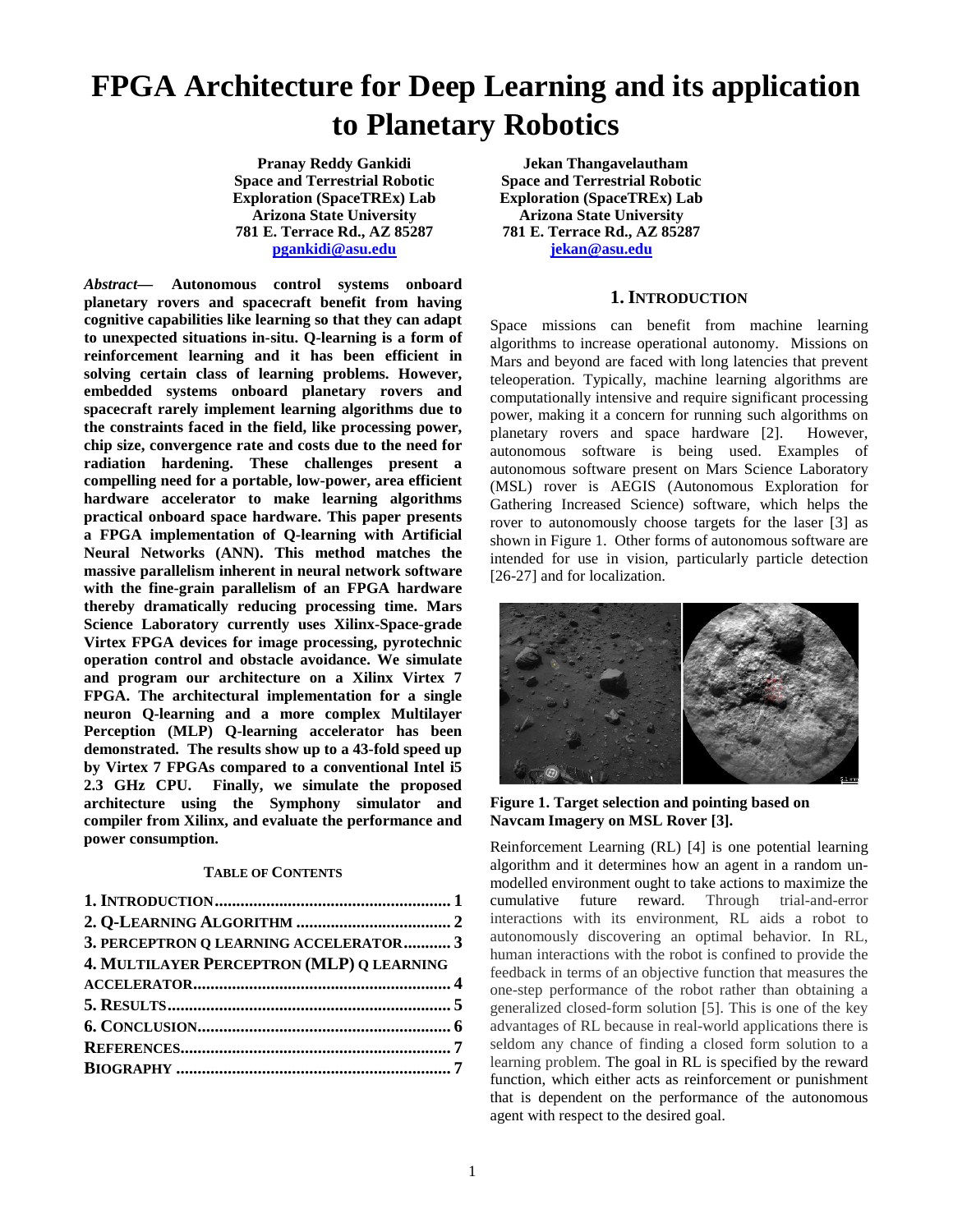Reinforcement Learning has been in existence for 30 years, however the most recent innovations of combining learning with deep neural networks [6] is shown to be human competitive. This new approach has been proven to beat humans in various video games [7]. One of the implemented examples is shown in Figure 2. Some of the other examples in robotic applications include, robots learning how to perform complicated manipulation tasks, like the terrain adaptive locomotion skills using deep reinforcement learning [8] and Berkley robot performing new tasks like a child [9]. Robot platforms running such algorithms have large computational demands and often have long execution times when implemented using traditional CPUs [10]. This challenge has paved the way for development of accelerators with many parallel cores that can in theory speed up computation for low-power. These devices consist of GPUs, ASICs and FPGAs.



**Figure 2. Playing Mario using Reinforcement learning.** 

Over the past few years, we see a prevalence in cloud based deep learning which implements the deep learning algorithms in a cluster of high-processing computing units. Recently, Google developed an artificial brain which learns to find cat videos using a neural network that is built on 16,000 computer processors with more than one billion connections [11]. Such large servers often consume a lot of power. For example, one large, 50,000 square feet data center consumes around 5 MW of power (enough to power 5,000 houses) [12]. Power and radiation is a major concern for planetary rovers. MSL's onboard computers consist of RAD750, a radiation-hardened processor with a PowerPC architecture running at 133 MHz and having a throughput of 240 MIPS. This processor consumes 5 W of power. In comparison, the Nvidia Tegra K1 mobile processors specifically designed for low power computing with 192 Nvidia Cuda Cores consumes 12 W of power.

FPGAs are starting to emerge as a compelling alternative for GPUs in implementing neural network algorithms [13][14][15]. Microsoft's research paper on accelerating deep convolution neural networks using specialized hardware demonstrates a 2x performance improvement in accelerating Bing rankings [16]. In our work here, we

combine deep neural networks with Q-learning and implement it on board an FPGA.

Alternate approaches include Neuro-evolution using algorithms like the Artificial Neural Tissue (ANT) [20-22] that have been used to control single and multi-robot systems for off-world applications [23-25]. ANT has been found to beat humans in the control of robot teams for excavation tasks [24]. ANT utilizes a neural-network controller much like the Q-learning approach presented here but is trained using Evolutionary Algorithms [20-22]. The Q-learning training approach utilizes back-propagation which requires calculating gradients and hence the error function needs to be differentiable. ANT however can work with non-differentiable, discontinous and discrete cases [21- 22]. As with Q-learning, the process benefits from trial and error learning utilizing a goal function. The work presented here is directly applicable to neuro-evolution techniques including ANT as FPGA implementation of Q-learning using neural networks can be easily transferred and used for neuro-evolution.

The rest of the paper is organized as follows: In Section 2, we present the Q-learning algorithm (a subclass of Reinforcement Learning). In Section 3, we show how neural networks aid in improving the performance of Qlearning algorithm. In Section 4, we present the implementation architecture, and start with a single perceptron based architecture for Q-learning and continue with multilayer perceptron based Q-learning approach. Finally, in Section 5, we present the simulation results for the implemented architecture followed by conclusions.

## **2. Q-LEARNING ALGORITHM**

<span id="page-1-0"></span>Q-learning is a reinforcement learning technique that looks for and selects an optimal action based on an action selection function called the Q-function [1]. The Q function determines the utility of selecting an action, which takes into account optimal action (*a*) selected in a state (*s*) that leads to a maximum discounted future reward when optimal action is selected from that point. The Q-function can be represented as follows:

$$
Q(s_t, a_t) = \max R_{t+1} \tag{1}
$$

The future rewards are obtained through continuous iterations selecting one of the actions based on existing Qvalues, performing an action in the future and updating the Q-function in the current state. Let us assume that we pick an optimal action in the future based on the maximum Qvalue. The equation demonstrates the action policy selected based on the maximum Q-value:

$$
\pi(s) = \arg(max R_{t+1}) \tag{2}
$$

After selecting an optimal action, we move on to a new state, obtaining rewards during this process. Let us assume that new state to be  $s_{t+1}$ , The optimal value for next state is found out by iterating through all the Q-values in next state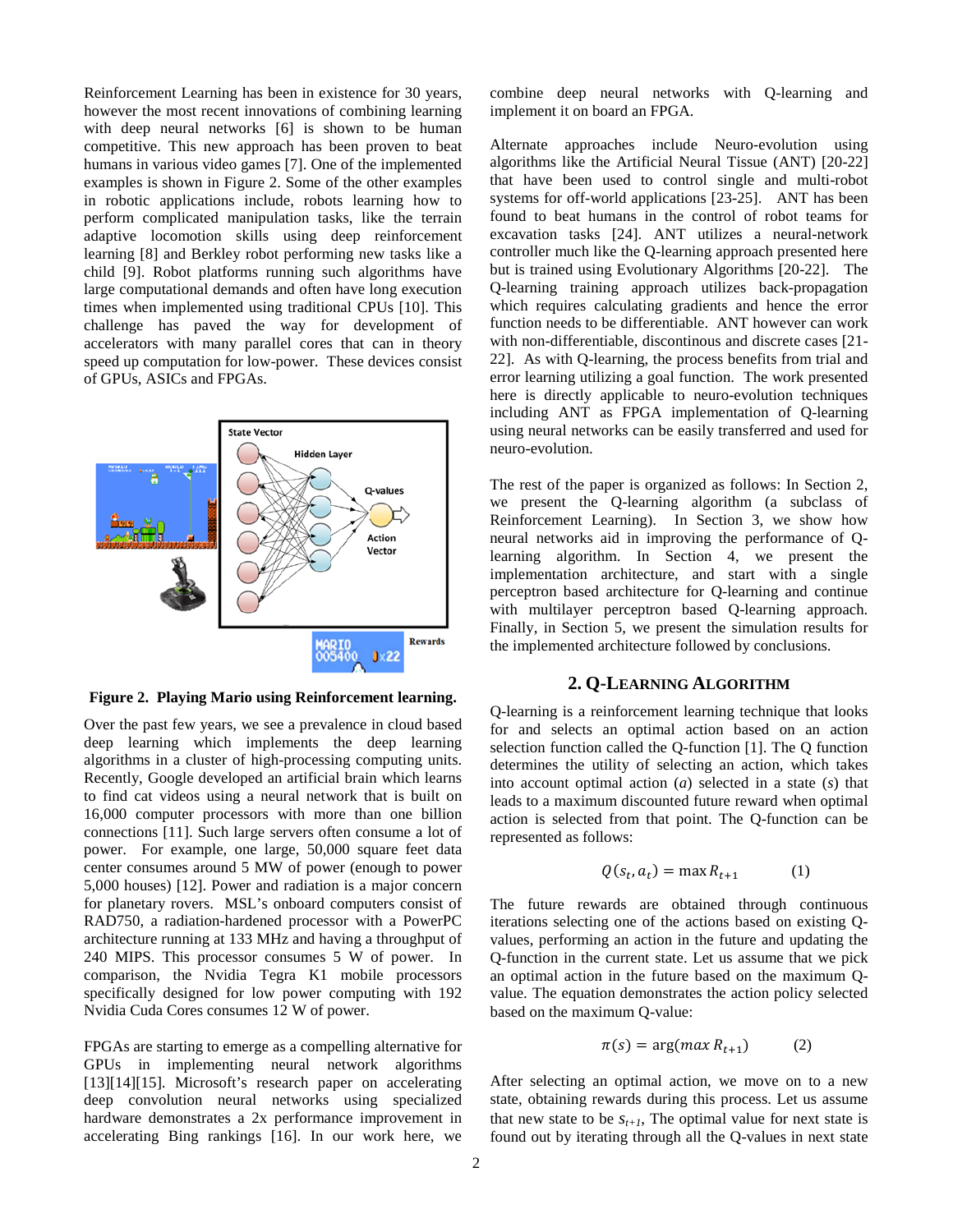and finding an action  $a_{t+1}$  which produces an optimal Q-value in a state.

$$
opt Q(t + 1) = max_{a'} Q(s_{t+1}, a'_{t+1})
$$
 (3)

Now that we have the optimal Q-value for next state, we update the current Q-value with the following famous Qupdate function

$$
Q(s, a) = Q(s, a) +
$$
  
 
$$
\propto [r + \gamma \cdot opt \ Q(t + 1) - Q(s, a)] \tag{4}
$$

The above equation is the basis of the Q-learning algorithm, in which  $\alpha$  is the learning rate or learning factor set between 0 and 1, that determines how much a Q-error update influences the current Q-values. In general, when learning rate is large we might overshoot the local minimum of the Q-function. At a learning rate equal to 0, the value of Q never updates and remains same as before thereby stopping learning. At a learning rate equal to 1, we see the Q-values cancelling out updates of the Q-value with its target value

Q-learning with neural networks eliminates the usage of the Q-table as the neural network acts as a Q-function solver [17]. Instead of storing all the possible Q-values, we estimate the Q-value based on the output of the neural network, which has been trained with Q-value errors. Qvalues for a given state-action pair can be stored using a single neural network. To find the Q-value for a given state and action, we perform a feed-forward calculation for all actions possible in a state, thus calculating the Q-values for each of the actions. Based on the calculated Q-value, an action is chosen using one of the action selection policies. This action selection is performed in real-time, which leads to a new state. The feed-forward step is run again, this time with next state as its input and for all possible actions in the next state. The target Q-value is calculated using Equation 4, which is used to propagate the error in the neural network.

The state-flow for the Q-learning algorithm using neural networks to update a single Q-value for a state-action pair is:

- (1) Calculate Q-values for all actions in a state by running the feed-forward step 'A' times where A is the number of possible actions in a state.
- (2) Select an action  $(a_t)$ , and move to a next state  $(S_{t+1})$ .
- (3) Calculate Q-values for all actions in next state  $(s_{t+1})$  by running the feed-forward step 'A' times where A is the number of possible actions in next state.
- (4) Determine the error value as in Equation 4, by calculating the maximum of *q* values in next state.
- (5) Use the error signal to run a backpropagation step, to update weights and biases.

#### <span id="page-2-0"></span>**3. PERCEPTRON Q LEARNING ACCELERATOR**

A Perceptron is as a single neuron in a multi-layer neural network. It has a multi-dimensional input and a single output. A perceptron contains weights for each of the inputs and a single bias, as shown in Figure 3.



**Figure 3. Perceptron architecture**

The weighted sum of all the inputs is calculated using the Equation 5, which is modelled as a combination of a multiplier and an accumulator in hardware:

$$
\sigma = (\sum_{i \in N} x_i w_i) \tag{5}
$$

The output of a perceptron, also called the firing rate is calculated by passing the value of  $\sigma$  through the activation function as follows:

$$
0 = f(\sigma) = \frac{1}{1 + e^{-\sigma}}\tag{6}
$$

There are many number of hardware schematics existing for implementing the activation function [18-19]. We utilize a Look-up Table approach, which stores the pre-calculated values of the sigmoid values. The size of ROM plays a major role in the accuracy of the output value. As the sensitivity of the stored values increases, the lookup time increase.



**Figure 4. Feed Forward Step Hardware Schematic**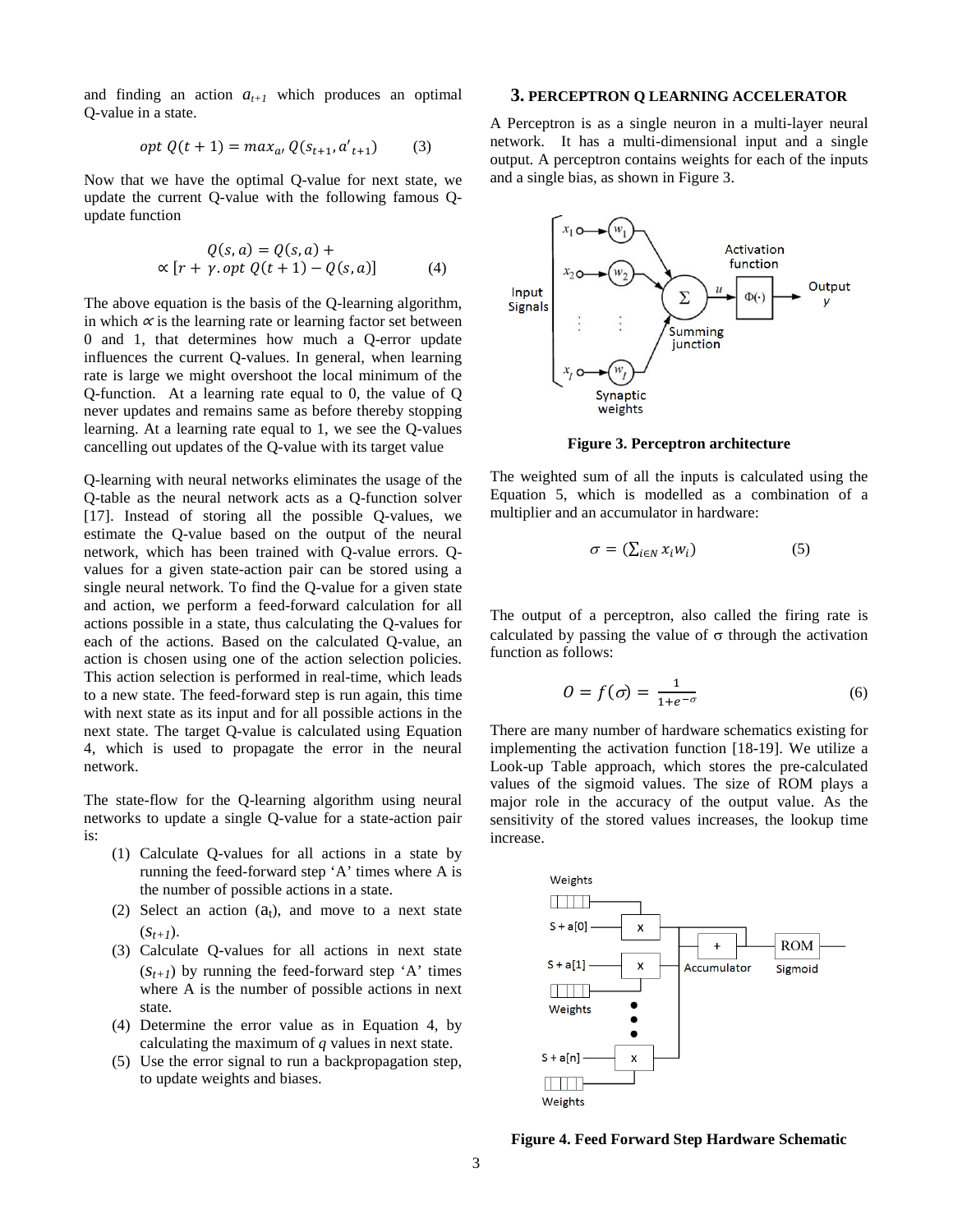The feed forwards step is run twice for updating one single Q-value, once to calculate the q values in current state, and then to calculate the q values in next state. During step 4, error is determined by buffering out all the FIFO Q-values of the current and next state in parallel by calculating the maximum value of next state Q-values, followed by applying Equation 4. The hardware schematic of our implementation is shown in Figure 5.



**Figure 5. Error Capture Hardware Schematic Block**

The control path and data implementation path for the module is shown in Figure 6. Two buffers have been implemented to store the Q-values for all actions in a state. One of them stores the Q-values for current state and the other stores Q-values for the next state. For a perceptron, a single backpropagation block is implemented to update the weights and biases of the neural network.



## **Figure 6. Control and Data path for single neuron architecture**

Q-learning differs from other supervised learning from the fact that the backpropagation happens not through predefined errors but estimates of the error. The error value propagated is given by the Equation 7, where  $f'(\sigma)$  is the derivative of a sigmoid function. The derivative of the sigmoid is also implemented using a Look-up Table (ROM) with pre-calculated set of values.

$$
\delta = f'(\sigma)(Q_{error})
$$
\n(7)

Q-error is propagated backwards, and is used to train the neural network, the value of the Q-error is determined by Equation 8, where  $Q(t+1)$  are the Q-values present in the next state buffer .

$$
Q_{error} = \alpha \left[ r + \gamma \text{.} opt \ Q(t+1) - Q(s,a) \right] \tag{8}
$$

The weights are updated using the following equation, where C is the learning factor

$$
\Delta W = (CO\delta) \tag{9}
$$

$$
W_{new} = W_{prev} + \Delta W \tag{10}
$$

The weights are updated by reading the weight values from the buffer, updating them using Equation 9 and writing them back to the FIFO buffer. A schematic of the implemented architecture for Q-learning is presented in Figure 7.

Throughput values differ between fixed and floating point implementation of the architecture as shown in Table 1. In a fixed point architecture, total number of clock cycles to update a single O value equals  $7A + 1$ , with *A* being the number of actions possible in a state. For an action size equal to 9, the total number of Q-values computed per second equals 2.34 million for a simple environment, and 0.53 Million for a complex environment.



**Figure 7. Single Neuron Q-learning accelerator architecture**

**Table 1. Throughput calculation**

| Architecture                  | <b>Throughput</b> |
|-------------------------------|-------------------|
| <b>Fixed Point Simple</b>     | 2340 kQ/second    |
| <b>Floating Point Simple</b>  | 290 kQ/second     |
| <b>Fixed Point Complex</b>    | 530 kQ/second     |
| <b>Floating Point Complex</b> | 10 kQ/second      |

# <span id="page-3-0"></span>**4. MULTILAYER PERCEPTRON (MLP) Q LEARNING ACCELERATOR**

The Q-learning architecture for a Multilayer Perceptron (MLP) is an extension of a single perceptron. The control path and data path is shown in Figure 8.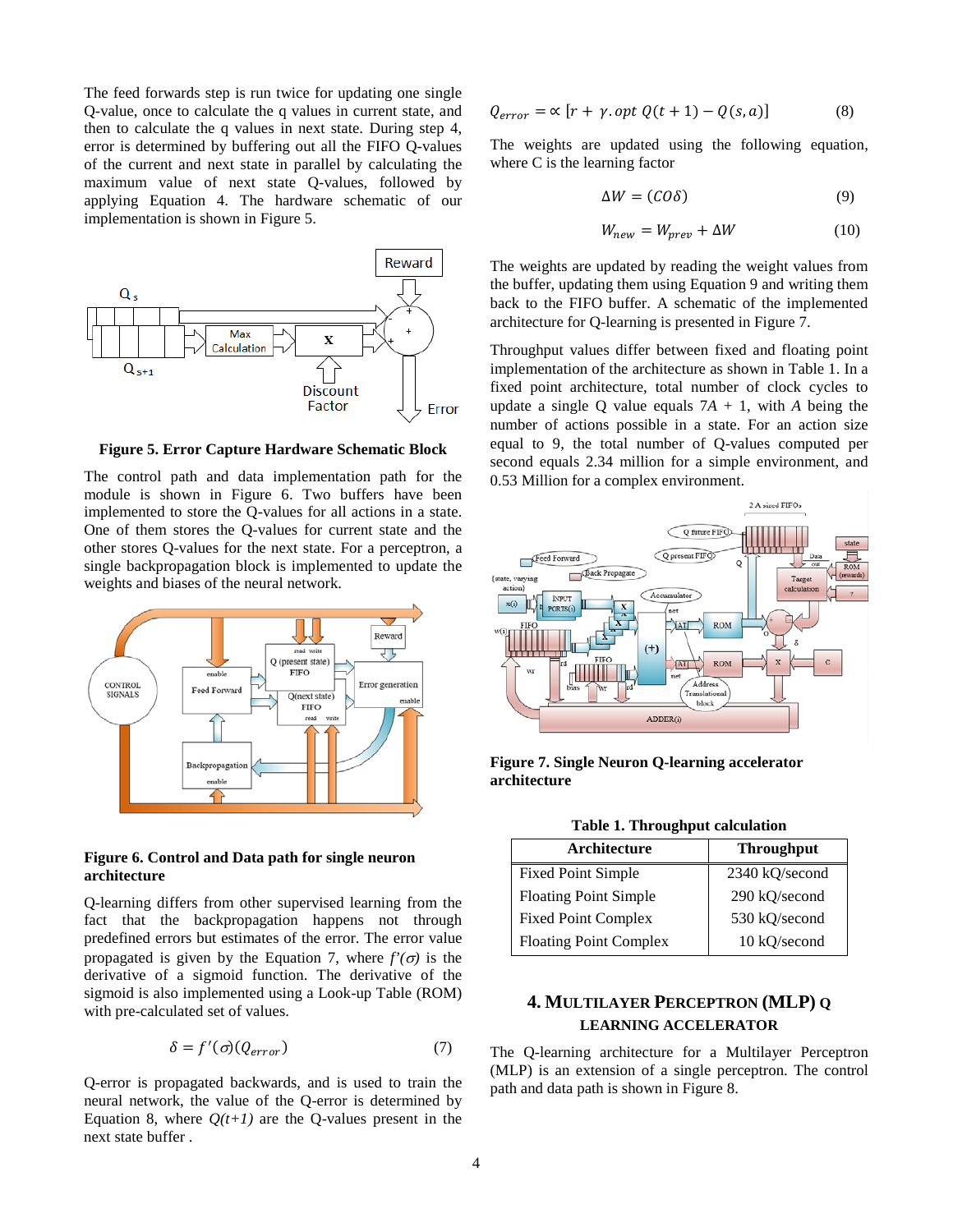

## **Figure 8. Control and Data path for Q learning MLP accelerator architecture**

Each feedforward step is similar to that of Figure 4. Two buffers have been used with a size equal to the number of actions per state, to store the Q-values of current state and next state respectively. The feed forward block diagram for the complete MLP is shown in Figure 9. Though the error generation is similar in comparison to a single perceptron, the backpropagation block is different from the backpropagation of a single perceptron. The error value to be propagated is calculated using following equation.

$$
\delta_i = f'(\sigma_i)(Q_{error}) \ \forall \ i, \ i \ \in outputLayer \qquad \qquad (11)
$$



**Figure 9. Feed Forward Step for MLP Q learning**

Based on the output layer error value in Equation 11, error values for each of the hidden layers and input layer is calculated using Equation 12.

$$
\delta_i = f'(\sigma_i) \left( \sum_{j \in outputLayer} \delta_j W_{ij} \right)
$$
  
\n
$$
\forall i \in outputLayer
$$
 (12)

The weights of each hidden, input and output layer are updated using Equations 13 and 14, where *C* is the learning rate of the neural network, *A* and *B* are the neurons in the current and next layer respectively.

$$
\Delta W_{ij} = (C O_i \, \delta_j) \, \forall i, j; i \in A; j \in B \tag{13}
$$

$$
W_{ij} = W_{ij(prev)} + \Delta W_{ij} \tag{14}
$$

Blocks for generating  $\delta$  and  $\Delta W$  are done using separate resources, thereby exploiting the fine-grained parallelism of the architecture. Figure 10 shows the backpropagation algorithm for Q-learning with weight updates happening using  $\delta$  and  $\Delta W$  generator. As seen earlier, for the MLP case (Table 2), throughput can vary significantly based on fixed vs. floating point precision and neuron complexity.



**Figure 10. Backpropagation for Q-learning MLP**

**Table 2. Throughput calculation for MLP**

| Architecture                  | <b>Throughput</b> |
|-------------------------------|-------------------|
| <b>Fixed Point Simple</b>     | 1060 kQ/second    |
| <b>Floating Point Simple</b>  | 745 kQ/second     |
| <b>Fixed Point Complex</b>    | 247 kQ/second     |
| <b>Floating Point Complex</b> | 9 kQ/second       |

## **5. RESULTS**

<span id="page-4-0"></span>The presented architectures are simulated using Xilinx Tools on Vertex 7 FPGA. The following combinations of architecture and environment have been considered.

- (1) Single neuron in a simple environment,
- (2) Single neuron in a complex environment,
- (3) Multilayer perceptron in a simple environment,
- (4) Multilayer perceptron in a complex environment

Simple and complex environment vary by the fact that the simple environment has a small size of state, action vector and number of possible actions per state. In our case the size is equal to 6 with the size of the state vector equal to 4 and size of the action vector equal to 2. The complex environment is modelled with the total size of the state and action vector as 20, possible number of actions per state as 40, and the state space size as 1800. The neural network architecture for MLP consists of 11 neurons in a simple environment and 25 neurons in a complex environment with 4 hidden layer neurons.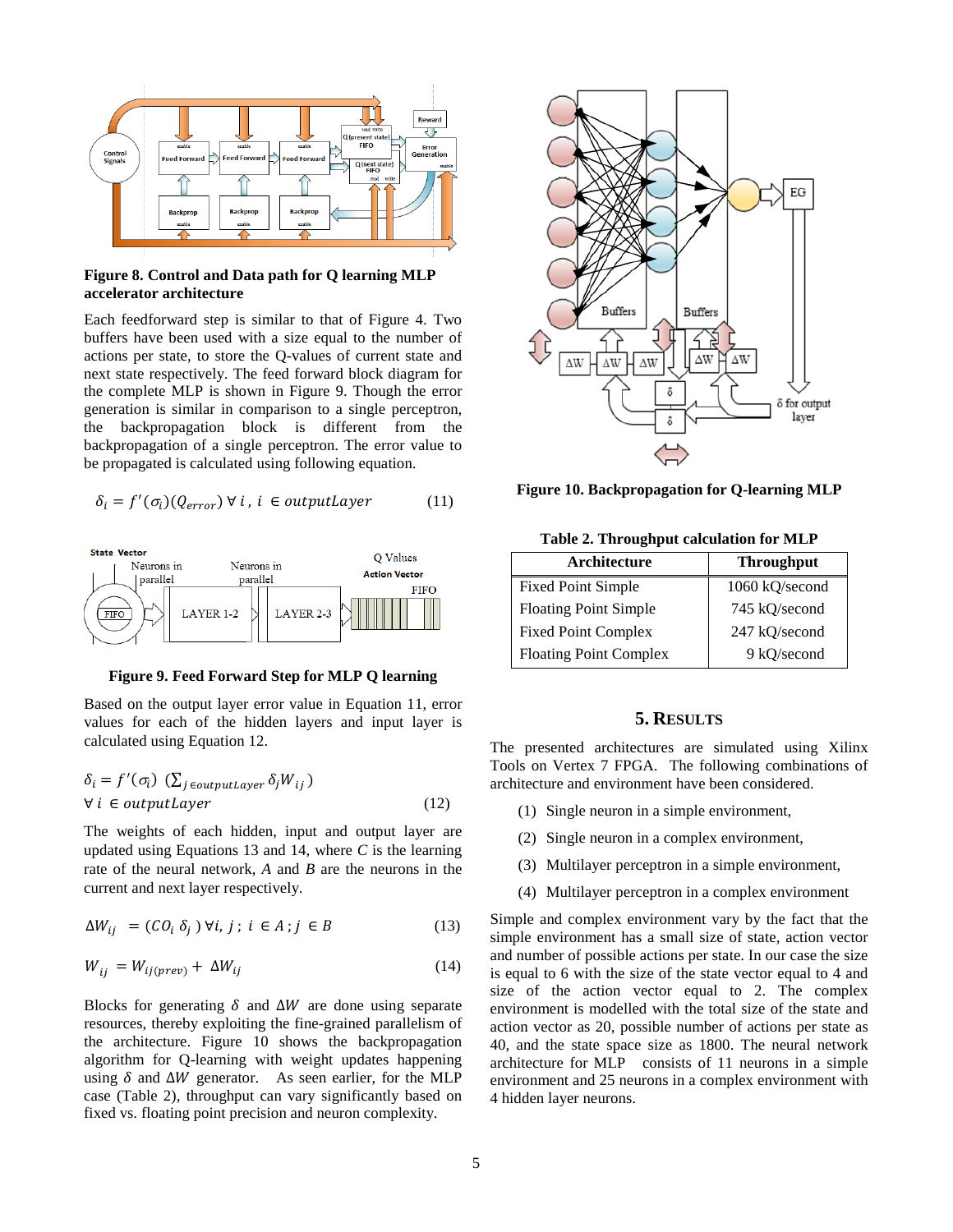Table 3 through 6 presents the time taken to update 1 single Q-value for each of the architecture implementations. The Fixed point parallel architectures have high performance. We note up to a 95-fold improvement in simulating a single neuron going from a conventional Intel i5  $6<sup>th</sup>$  Gen 2.3 GHz CPU to a Xilinx Virtex-7 FPGA. Further, if we scale up to a multilayer perceptron, Virtex-7 FPGA utilizing fixed-point achieves up to a 43-fold improvement over a conventional CPU. The major advantage comes from utilizing fixed point representation. Improvements are expected even with floating point use but are not significant. These results show it is critical to transform the problem into a fixed point representation to exploit the advantage of a Virtex-7 FPGA.

The fixed point word length and fraction length plays a major role in trading off accuracy with power consumption. Based on this fact, fixed-point architecture can be implemented with high accuracy, same throughput or performance metric as that of Figure 2, while having increased power consumption.

**Table 3: Simple Neuron**

| Architecture              | <b>Completion</b><br>Time $(\mu s)$ | <b>Advantage</b> |
|---------------------------|-------------------------------------|------------------|
| FPGA – Virtex 7, Fixed    | 0.4                                 | 22x              |
| FPGA – Virtex 7, Floating | 7.7                                 | 1.5x             |
| $CPU$ – Intel is 2.3 GHz  | 20                                  | 1x               |

|  | <b>Table 4: Complex Neuron</b> |  |
|--|--------------------------------|--|
|--|--------------------------------|--|

| Architecture              | Completion<br>Time $(\mu s)$ | <b>Advantage</b>        |
|---------------------------|------------------------------|-------------------------|
| FPGA – Virtex 7, Fixed    | 1.8                          | 95x                     |
| FPGA – Virtex 7, Floating | 102                          | 1.7x                    |
| $CPU$ – Intel is 2.3 GHz  | 172                          | $\mathbf{1} \mathbf{x}$ |

**Table 5: Simple Multilayer Perceptron (MLP)**

| Architecture                 | <b>Completion</b><br>Time $(\mu s)$ | <b>Advantage</b> |
|------------------------------|-------------------------------------|------------------|
| FPGA – Virtex 7, Fixed       | 0.9                                 | 22x              |
| $FPGA - Virtex 7$ , Floating | 13                                  | 1.5x             |
| $CPU$ – Intel is 2.3 GHz     | 20                                  | 1x               |

**Table 6: Complex Multilayer Perceptron (MLP)**

| Architecture                 | <b>Completion</b><br>Time $(\mu s)$ | <b>Advantage</b> |
|------------------------------|-------------------------------------|------------------|
| FPGA – Virtex 7, Fixed       |                                     | 43x              |
| $FPGA - Virtex 7$ , Floating | 107                                 | 1.6x             |
| $CPU$ – Intel is 2.3 GHz     | 172                                 | 1 x              |

We observe in Table 7 and 8, that the peak power consumption is slightly higher for floating point architecture when simulating a multilayer perceptron at 150 MHz frequency. Though power estimation is an important factor for consideration, the energy values is what that is most useful for comparisons, since Q-values change over time with improving accuracy, the total time taken to calculate the optimal Q values vary for each of the architectures. The total time taken for finding the optimal Q values can only be obtained when the learning algorithm is implemented on real space hardware and is exposed to simple and complex environments. Overall, FPGAs point towards a promising pathway to implement learning algorithms for use on aerospace robotic platforms.

**Table 7: Power Consumption for Simple Multilayer Perceptron (MLP)**

| Architecture              | <b>Power</b><br>(w) | Advantage |
|---------------------------|---------------------|-----------|
| FPGA – Virtex 7, Fixed    | 5.6                 | 1.3x      |
| FPGA – Virtex 7, Floating | 7.1                 | 1 x       |

**Table 8: Power Consumption for Complex Multilayer Perceptron (MLP)**

| Architecture              | <b>Power</b><br>$(\mathbf{w})$ | Advantage |
|---------------------------|--------------------------------|-----------|
| FPGA – Virtex 7, Fixed    | 7.1                            | 1.3x      |
| FPGA – Virtex 7, Floating | 10                             | 1 x       |

## **6. CONCLUSION**

<span id="page-5-0"></span>Fine grained parallelism for Q-learning using single perceptron and multilayer perceptron has been implemented on a Xilinx Vertex-7 v485T FPGA. The results show up to a 43-fold speed up by Virtex 7 FPGAs compared to a conventional Intel i5 2.3 GHz CPUs. Fine grained parallel architectures are competitive in terms of area and power consumption and we observe a power consumption of 9.7W, for a multi-layer perceptron floating point FPGA. The power consumption can be further reduced by introducing pipelining in the data path. These results show the promise of parallelism in FPGAs. Our architecture matches the massive parallelism inherent in neural network software with the fine-grain parallelism of an FPGA hardware thereby dramatically reducing processing time. Further work will be done to apply this technology on single and multi-robot platforms in the laboratory followed by field demonstrations.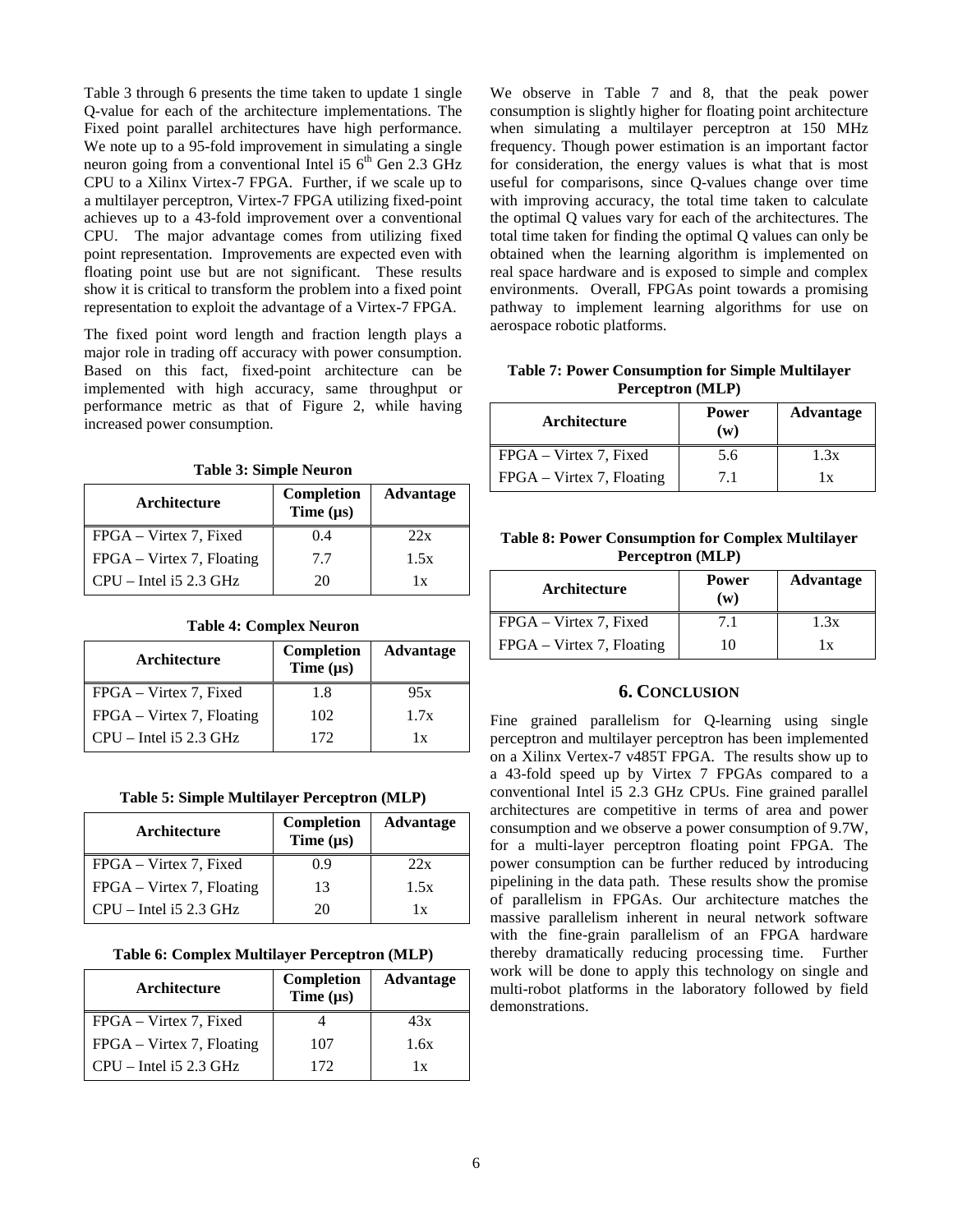## <span id="page-6-0"></span>**REFERENCES**

- [1] C.J.C.H. Watkins and P. Dayan, "Technical note Qlearning," Machine Learning, vol. 8, pp. 279–292, 1992.
- [2] A. McGovern and K. L. Wagstaff. Machine learning in space: Extending our reach. Machine Learning 84(3), pp. 335-340. 2011. DOI: 10.1007/s10994-011-5249-4.
- [3] T. A. Estlin, B. J. Bornstein, D. M. Gaines, R. C. Anderson, D. R. Thompson, M. Burl, R. Castaño and M. Judd. AEGIS automated science targeting for the MER opportunity rover. ACM Transactions on Intelligent Systems and Technology 3(3), 2012. DOI: 10.1145/2168752.2168764.
- [4] R. S. Sutton and A. G. Barto. Reinforcement Learning: An Introduction 1998.
- [5] J. Kober, J. A. Bagnell and J. Peters. Reinforcement learning in robotics: A survey. The International Journal of Robotics Research 32(11), pp. 1238-1274. 2013 . DOI: 10.1177/0278364913495721.
- [6] V. Mnih, K. Kavukcuoglu, D. Silver, A. Graves, I. Antonoglou, D. Wierstra and M. Riedmiller. Playing atari with deep reinforcement learning. 2013.
- [7] B. M. Lake, T. D. Ullman, J. B. Tenenbaum and S. J. Gershman. Building machines that learn and think like people. 2016.
- [8] X. Peng, G. Berseth and M. van de Panne. Terrainadaptive locomotion skills using deep reinforcement learning. ACM Transactions on Graphics (TOG) 35(4), pp. 1-12. 2016. . DOI: 10.1145/2897824.2925881.
- [9] S. Levine, N. Wagener and P. Abbeel. Learning contactrich manipulation skills with guided policy search. 2015.
- [10] X. Chen and X. Lin. Big data deep learning: Challenges and perspectives. IEEE Access 2pp. 514-525. 2014. . DOI: 10.1109/ACCESS.2014.2325029.
- [11] Q. V. Le. Building high-level features using large scale unsupervised learning. 2013, DOI: 10.1109/ICASSP.2013.6639343.
- [12] J. G. Koomey. Worldwide electricity used in data centers. Environmental Research Letters 3(3), pp. 034008. 2008. . DOI: 10.1088/1748-9326/3/3/034008.
- [13] C. Wang, L. Gong, Q. Yu, X. Li, Y. Xie and X. Zhou. DLAU: A scalable deep learning accelerator unit on FPGA. IEEE Transactions on Computer-Aided Design of Integrated Circuits and Systems pp. 1-1. 2016. . DOI: 10.1109/TCAD.2016.2587683.
- [14] C. Zhang, P. Li, G. Sun, Y. Guan, B. Xiao and J. Cong. Optimizing FPGA-based accelerator design for

deep convolutional neural networks. 2015, . DOI: 10.1145/2684746.2689060.

- [15] L. Liu, J. Luo, X. Deng and S. Li. FPGA-based acceleration of deep neural networks using high level method. 2015 . DOI: 10.1109/3PGCIC.2015.103.
- [16] Anonymous Large-scale reconfigurable computing in a microsoft datacenter. 2014 . DOI: 10.1109/HOTCHIPS.2014.7478819.
- [17] L. Lin. Reinforcement learning for robots using neural networks. 1992.
- [18] S. Jeyanthi and M. Subadra. Implementation of single neuron using various activation functions with FPGA. 2014, . DOI: 10.1109/ICACCCT.2014.7019273.
- [19] A. R. Ormondi, J. C. Rajapakse, SpringerLink (Online service) and MyiLibrary. FPGA Implementations of Neural Networks 2006.
- [20] J. Thangavelautham, G.M.T. D'Eleuterio, "A Coarse-Coding Framework for a Gene-Regulatory-Based Artificial Neural Tissue," Advances In Artificial Life: Proceedings of the 8th European Conference on Artificial Life, Kent, UK, September, 2005
- [21] J. Thangavelautham, G.M.T. D'Eleuterio, "Tackling Learning Intractability through Topological Organization and Regulation of Cortical Networks," IEEE Transactions on Neural Networks and Learning Systems, Vol. 23, No. 4, pp. 552-564, 2012.
- [22] J. Thangavelautham, P. Grouchy, G.M.T. D'Eleuterio, "Application of Coarse-Coding Techniques for Evolvable Multirobot Controllers," Chapter 16, Computational Intelligence in Optimization-Applications and Implementations, Tenne, Y., C-K., Goh, Editors, Vol. 7, Springer-Verlag, Berlin, Germany, 2010, pp. 381–412.
- <span id="page-6-1"></span>[23] J. Thangavelautham, N. Abu El Samid, P. Grouchy, E. Earon, T. Fu, N. Nagrani, G.M.T. D'Eleuterio, "Evolving Multirobot Excavation Controllers and Choice of Platforms Using Artificial Neural Tissue Controllers," Proceedings of the IEEE Symposium on Computational Intelligence for Robotics and Automation, 2009, DOI: 10.1109/CIRA.2009.542319.
- [24] J. Thangavelautham, K. Law, T. Fu, N. Abu El Samid, A. Smith, G. D'Eleuterio, "Autonomous Multirobot Excavation for Lunar Applications," Robotica, pp. 1- 39, 2017.